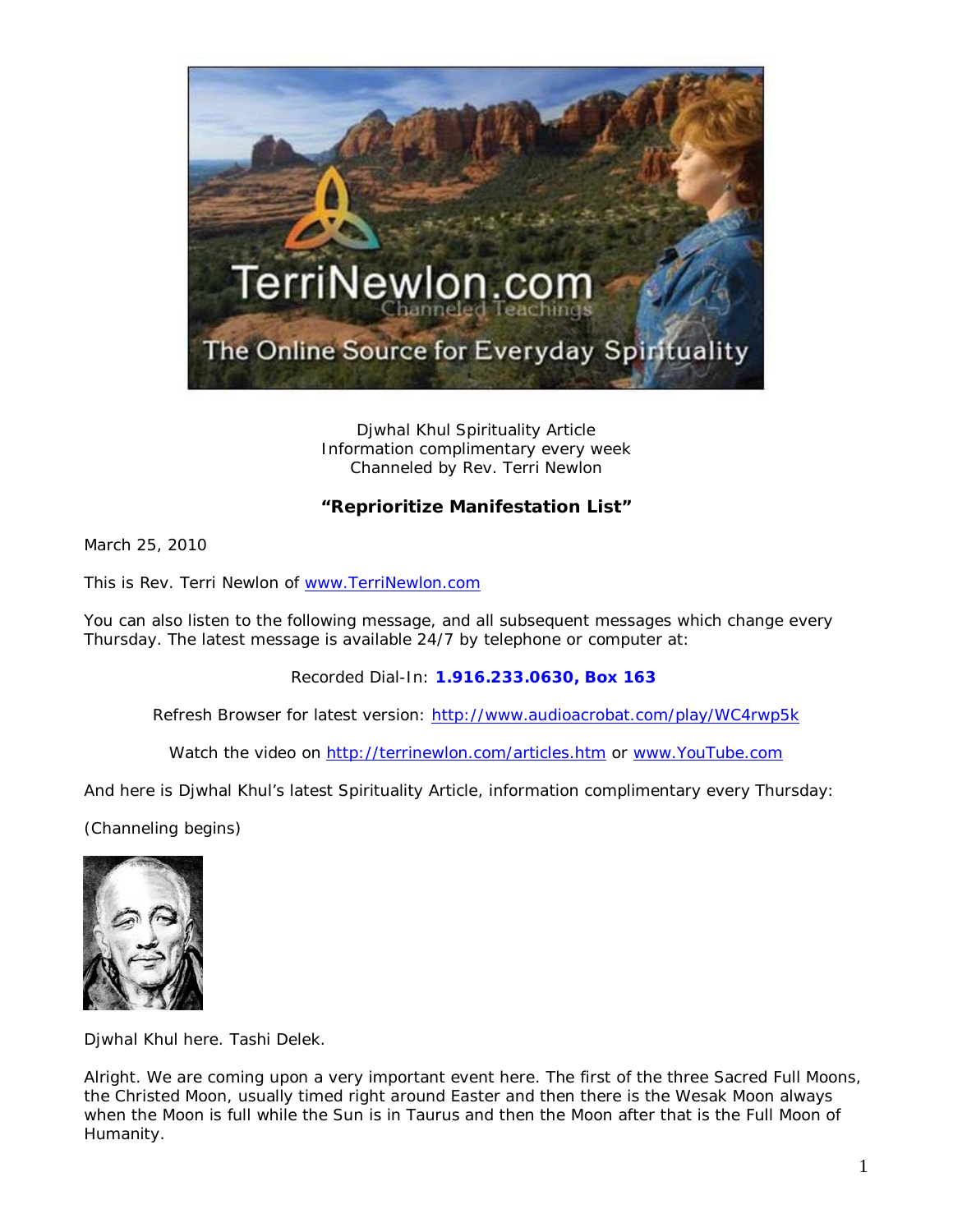For Lightworkers, spiritual minded beings, those focused on enlightenment, this is a time during which things are heightened for you. In other words, if you desire to remember your dreams you are more likely to. If you desire to go deeper into meditation, you are more likely to.

So this is a time to align inwardly with your soul's design and let that particular wisdom come from the soul, not from the ego wanting or desiring it, but from the soul genuinely. "What does it want at this time in order to be fully of service or in service to Humanity or to the Animal Kingdom or to the Ascended Masters, Mother Earth, etc.?

So you are choosing your path of service consciously and perhaps redirecting your energies so that you can get on with that choice.

So the Moon is full March 29 – 30 so this information is for that time period. Then Wesak is perhaps the most important. We will have a special teleconference call for that so you can follow a live guided meditation for that very special ceremony.

Now, what I want to invite you to do now, a sort of spring cleaning, is just make a list of everything you have not yet done. This could be your "to do" list. You know, tidy up the cupboard, travel to Argentina, get married, go skydiving, find my soul mate, whatever is undone at this point in time that is still consciously on your list "to do".

There should be mundane, career, love and spiritual focuses on all of your undones. Then I want you to just put number 1 in each category and maybe 1, 2 and 3 in each category so you are really refining this down to what is the most important.

Then it might be career to get some income flowing, it might be "save a marriage" in the love aspect. Health would also be a category, sorry for omitting that. True wealth is your health. Without your health you really have no other things, many times. It is not entirely true but it is a popular saying and I would concur with it.

Or spiritual. Maybe it is to have your Third Eye open and be more psychic. Whatever is your design in all of those, really narrow it down to "What is the first thing that I want to do". And while you are at it with your list, make notes on it, "this can be delegated", "this can be skipped", "this is no longer important". Or "I can redirect that."

Maybe I wanted to be a famous writer and I am going to redirect that to write for passion and pleasure rather than write for money or recognition. So it is time to refine and redo things. And you are reprioritizing so that your Higher Self will be very clear about what direction to make manifest first.

Alright. thank you and my love to you,

Djwhal Khul

Channeled by Rev. Terri Newlon [www.TerriNewlon.com](http://www.terrinewlon.com/)

(Spirituality Article, Transcribed by Micheline Ralet)

Training for Modern Mystics [Channeled Teachings for Everyday Spirituality](http://www.terrinewlon.com/)

© 2010 All Rights Reserved – Terri Newlon Inc.

Join our e-newsletter and get complimentary Spirituality Articles information every week.